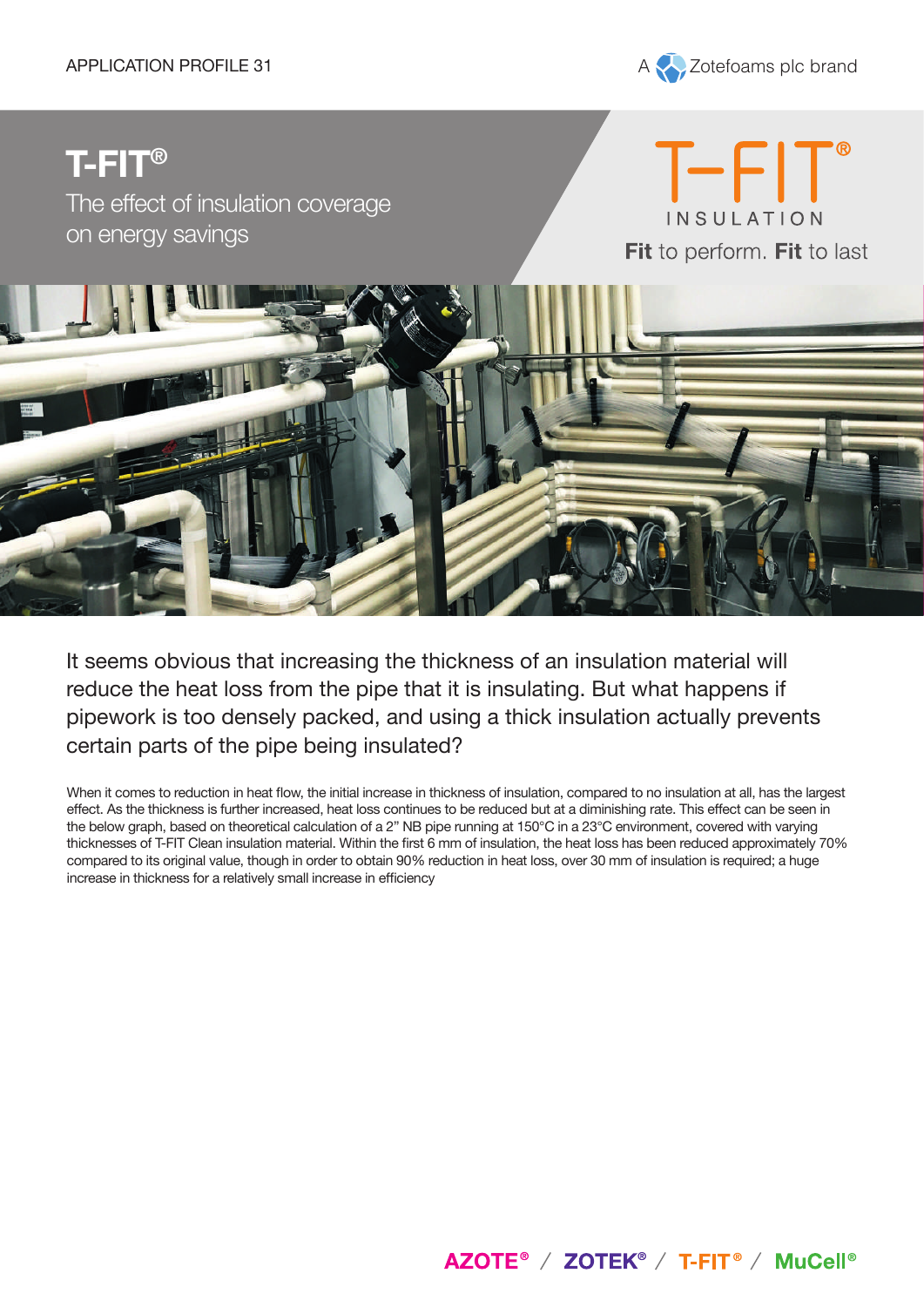# **T-FIT®** *continued*



This would suggest that it is more important to ensure maximum coverage of pipework with insulation than it is to insulate easy-to-reach portions of piping with very thick insulation, leaving some pipework bare.

The following heat losses were calculated using a theoretical model for a 2" NB pipe running at 150°C in a 20°C environment. The heat losses in Watt/metre were then converted to total heat losses over a 100 metre install where different proportions of pipework are able to be insulated, based on the type of insulation. For the thinner T-FIT insulation 95% of the pipe work is insulated, whereas with thicker fibre based Insulation only 75% can be insulated.

|                                                                                                                                                     | <b>Uninsulated pipe</b> | <b>T-FIT Clean</b> | <b>Fibre Product</b> |
|-----------------------------------------------------------------------------------------------------------------------------------------------------|-------------------------|--------------------|----------------------|
| Insulation wall thickness (mm)                                                                                                                      | 0                       | 6.35               | 25                   |
| Heat loss (Watt/m)                                                                                                                                  | 435                     | 126                | 51                   |
| Percentage reduction in heat loss for 100% insulated pipe (%)                                                                                       | $\mathbf 0$             | 71                 | 88                   |
| Heat loss over a 100 m install (kW)<br>[95% insulation coverage of install for T-FIT Clean /<br>75% coverage of install for fibre based Insulation] | 435.0                   | 141                | 147                  |
| Percentage energy saving (%)                                                                                                                        | $\Omega$                | 68                 | 66                   |

Even though the heat loss for a segment of pipe covered with 6.35 mm T-FIT Clean is greater than that when the pipe is covered with 25 mm of fibre based Insulation, using the thinner insulation can still lead to an overall energy saving if a larger proportion of the pipework can be insulated.

It has been found in the most common type of applications for T-FIT Clean that 6.35 mm T-FIT insulation can cover 95% of process piping whereas traditional, thicker insulation materials are only able to cover 75%. It can be seen in the table above that in this 95 vs. 75% situation, 6.35 mm T-FIT Clean can actually provide similar or greater energy and cost savings overall compared to 25 mm of other insulation materials.

AZOTE® / ZOTEK® / T-FIT® / MuCell®